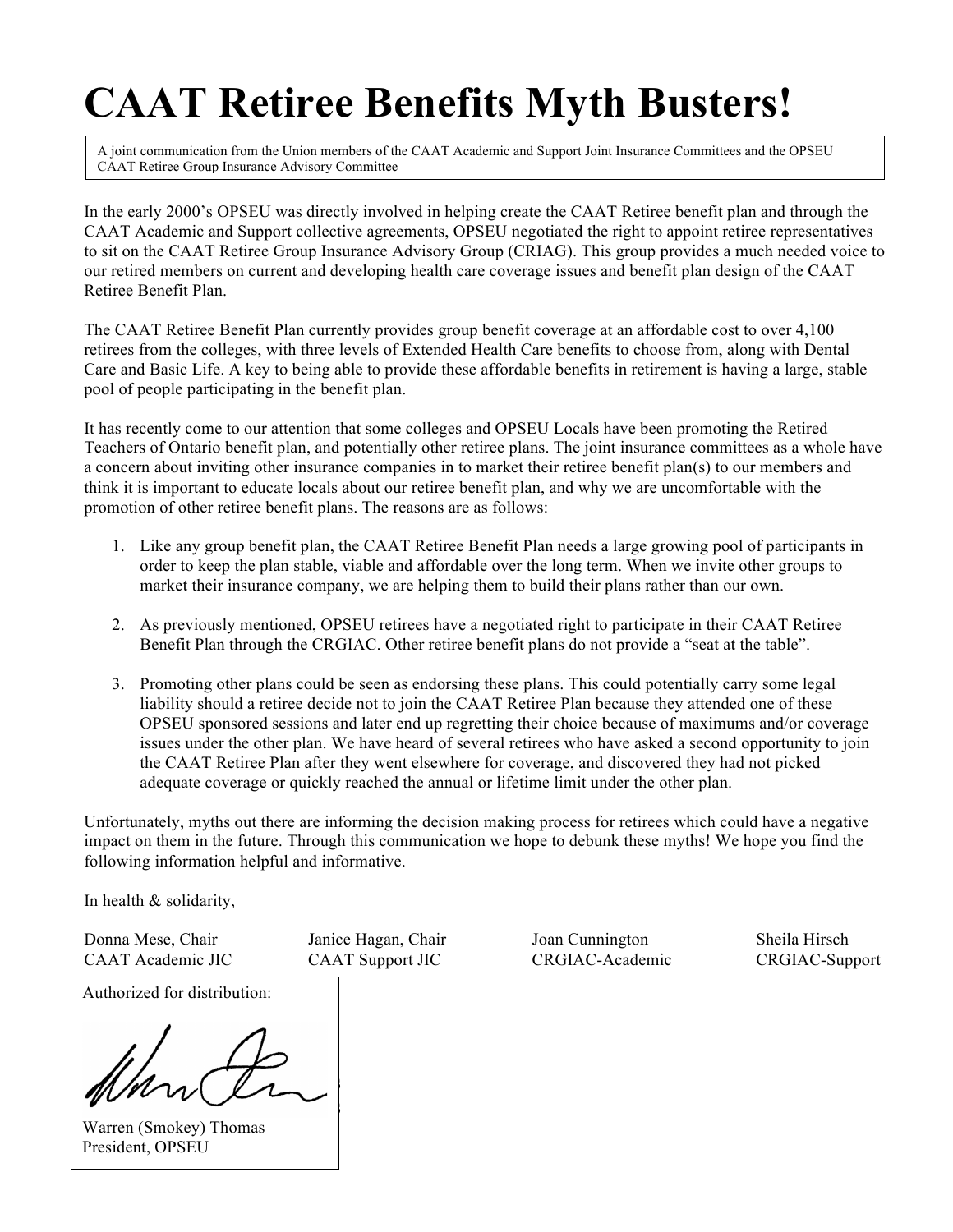# **All retirement benefit plans are created equal. Fact or myth?**

Myth. Retirement benefit plans come in all shapes and sizes and of course, costs! When assessing retirement benefit plans, you need to look at the amount and type of coverage you are receiving for the price that is being charged. Comparing prices only is not going to result in good decision making. You need to be aware of the type of coverage (drugs, extended health etc, vision, hearing, hospital); the level of coverage (100% vs. 90%, vs. 80%); any deductibles that need to be met before the plan will pay, **and most importantly, the yearly and/or lifetime maximums that may apply.** 

When it comes to making our benefit plan choices at retirement, we don't know what the future holds, so we tend make our decisions based on today's reality. If we are fortunate enough to be in good health when we retire, we put our priorities in a different order than if we are in poor health. As we age health issues will likely arise and the later part of retirement is typically when a retiree's health care needs, and related costs, skyrocket.

## **If I don't go into the CAAT Retiree Plan when I retire, I won't be able to join it at a later date. Fact or Myth?**

Fact. If a retiring member does not elect coverage under the CAAT Retiree Benefit Plan within 31 days of retirement, they will not be able to join the plan at a later date. While this may seem unfair at first glance, this helps protect the plan against adverse selection, and keep the plan affordable for retirees. You will note that the other retiree plans all have some sort of time frame for joining them.

#### **CAAT Retiree Benefits are more expensive than other plans. Fact or Myth?**

Myth. The CAAT Retiree Benefit Plan currently has three levels of Extended Health Care benefits to choose from, along with Dental and Life benefits, all of which are competitively priced for their level of coverage. Members contemplating which benefit plan to join need to look not only at the cost, but also at the level of coverage and any maximums that apply. The CAAT Retiree plans provide excellent coverage at a competitive price.

In addition, when you join the CAAT Retiree Benefits Plan there is:

- No membership fee or requirement to join an association (e.g., Retired Teachers of Ontario which charges \$1.25 per \$1,000 of pension to be able to participate in their insurance plan)
- 3 plan designs to choose from with the ability to move down in coverage
- A voice in your benefit plan with representatives from both CAAT Academic and CAAT Support retirees being present on the CAAT Retirees Insurance Advisory Group

#### **If I join the CAAT Retiree Benefit Plan I can't have travel insurance. Fact or Myth?**

Myth. The CAAT Retiree Benefit Plan does not feature travel insurance as its primary goal is to protect the health of plan members. Travel is a decision made by a retiree and travel insurance is readily available through many sources at low costs for individuals. The CAAT Retiree Plan is focusing on keeping benefits affordable for all retirees and ensuring medical needs are met throughout the different stages of retirement, not just in the early stages.